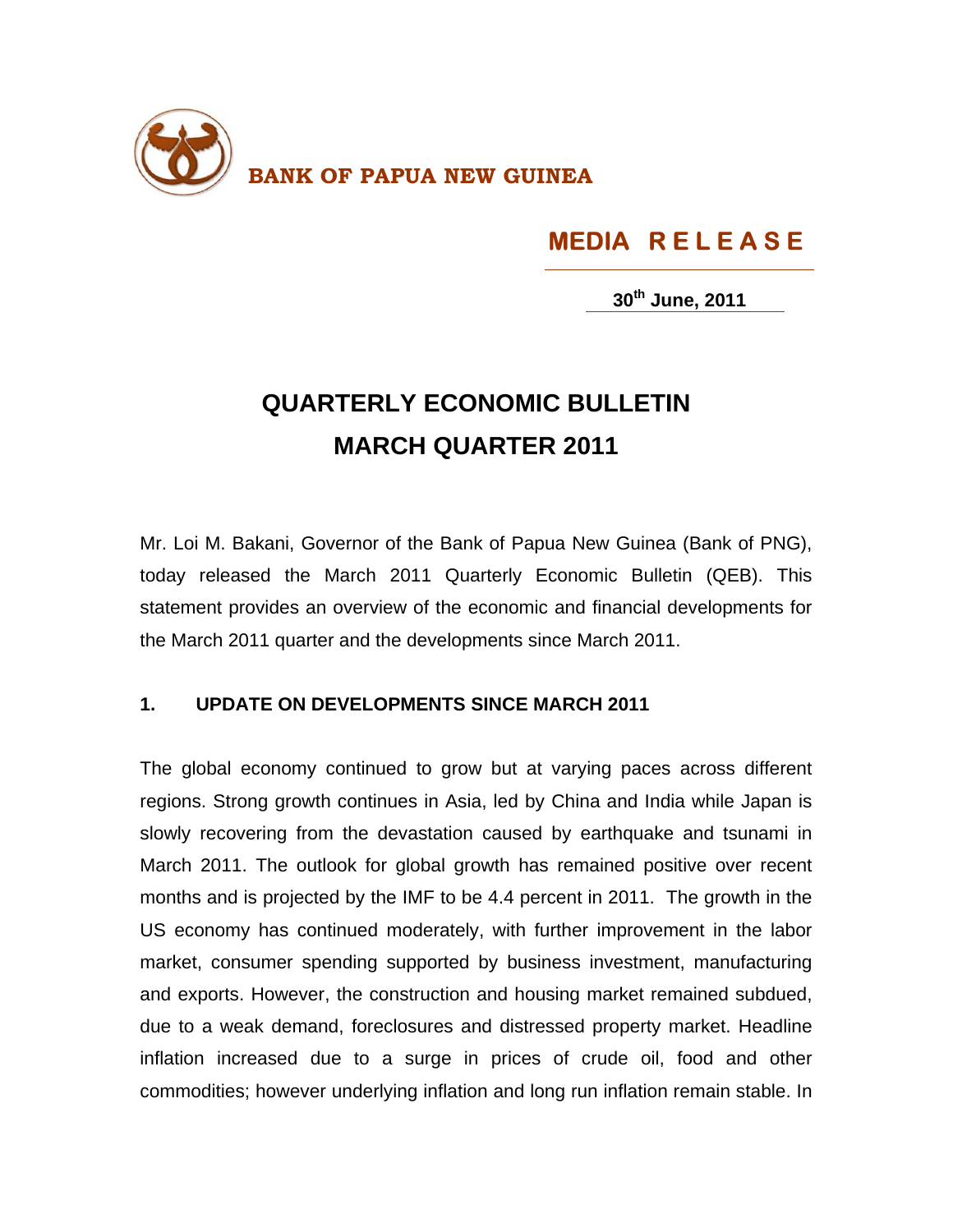Europe, the recovery is continuing and growth prospects remain positive, largely due to strong GDP growth in Germany, France and Spain, supported by the export sector. General business conditions picked up and labour market improved. The European Central Bank increased its policy rate by 25 basis points in April 2011. However, growth in some Euro member countries remain very weak due to public and private sector debt problems and considerable financial stress remain, while tighter fiscal control is in place in some of the other countries. The pick up in headline inflation in the first quarter of 2011, largely reflecting the pass-through of increased oil, food and other commodity prices, is expected to continue in the remainder of 2011. In view of inflationary concerns, a number of Central Banks, except the US Federal Reserve, have started to increase their official interest rates.

Governor Bakani explained that the increase in global demand for primary commodities has led to high international prices. Up to June 2011, international prices of Papua New Guinea's major export commodities have increased. Gold, copper and oil prices have increased further since March 2011, and the prices of non-mineral commodities also remained high. This will assist the trade balance while also contributing to a good flow of revenue for the Government's budget. On the other hand, increased global demand and the rise in food and oil prices have led to an increase in imported inflation for the PNG economy. Together with high aggregate demand, this has led to an increase in domestic inflation.

Annual headline inflation as indicated by the Consumer Price Index (CPI) increased by 9.0 percent in the first quarter of 2011. Inflationary pressures, stemming from higher imported inflation and domestic demand, are expected to continue. In view of these developments, the Bank signaled a tightening stance on its monetary policy by increasing the monthly Kina Facility Rate (KFR) by 25 basis points to 7.25 percent in June 2011.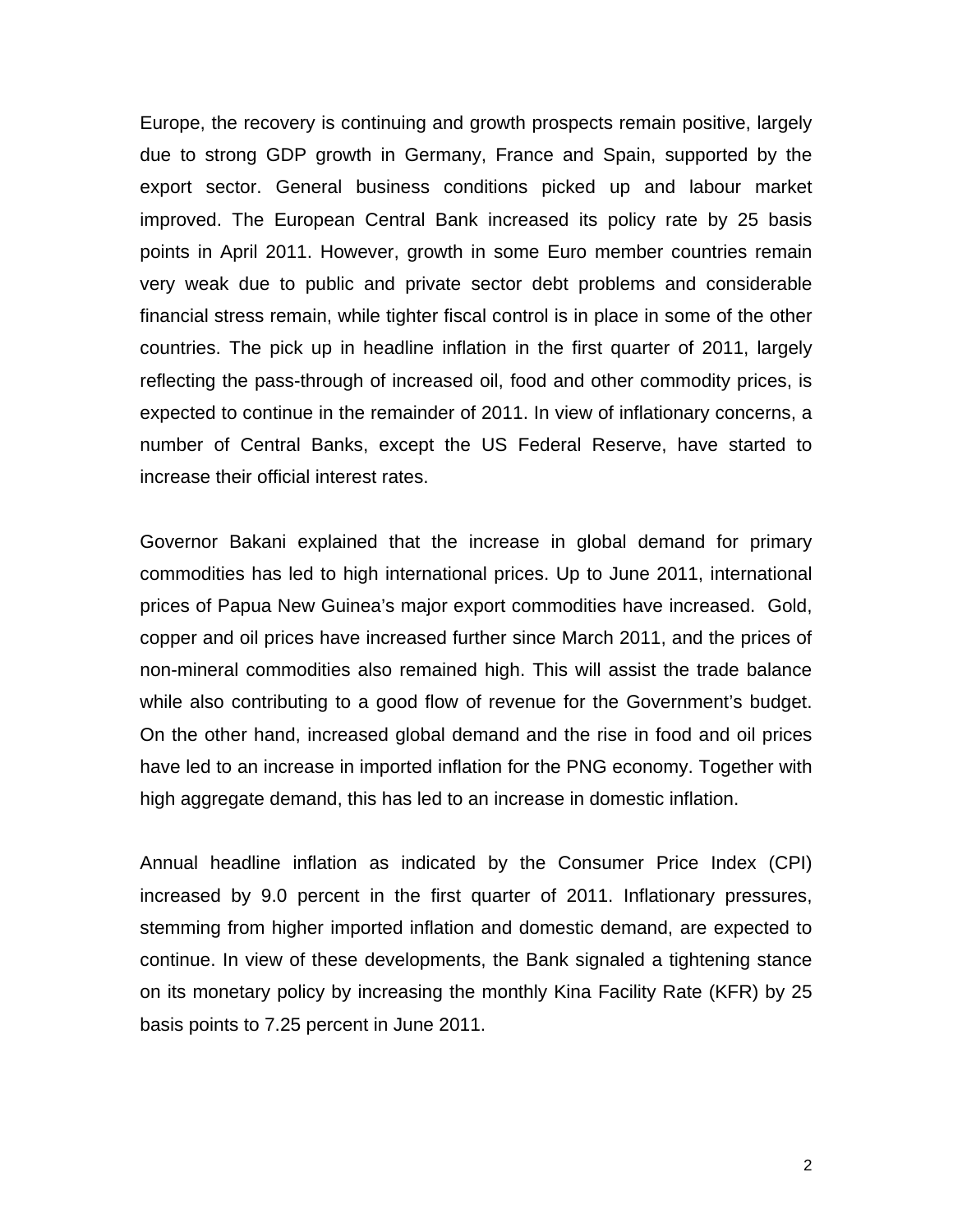The Governor stated that the Bank is still concerned that a significant proportion of trust account funds are still held at the commercial banks in spite of the directive issued late last year by the Finance and Treasury Minister for all new trust accounts to be held at the Central Bank. This is contributing to the high level of liquidity in the banking system and the high interest cost for the Central Bank in the conduct of monetary policy. This is because the commercial banks use these funds to invest in Treasury bills and Central Bank Bills (CBBs) and arbitrage on interest rates at a cost to the nation. Efforts are now being made to hold all new trust accounts at the Central Bank, in line with the Treasury Minister's directive.

Since April 2011, the US dollar continued to depreciate against the major currencies on the back of expectations of rising interest rates in the UK and Euro, and a strong commodity-backed Australian dollar, while appreciating modestly against the yen. With the high inflow of foreign exchange, associated with the mineral tax receipts for the Government and high commodity export earnings, the kina continued to appreciate against the US and Australian dollars since  $21<sup>st</sup>$ April 2011. It reached a high of 43.30 cents against the US dollar and 41.54 cents against the Australian dollar on the  $27<sup>th</sup>$  of June 2011.

The level of gross foreign exchange reserves increased from K7982.9 million (US\$ 3,190.4 million) at the end of March 2011, to K8,441.4 million (US\$3,697.3 million) as at  $28<sup>th</sup>$  of June 2011. The increase is also attributed to the high mineral tax receipts made in foreign exchange.

## **2. OVERVIEW OF THE DEVELOPMENTS IN THE MARCH QUARTER OF 2011**

The economy continued to perform strongly in the first quarter of 2011. This was supported by growth in business sales, private sector employment, private sector credit and higher prices and production of most agricultural and mineral export commodities. With the increase in economic activity, associated with the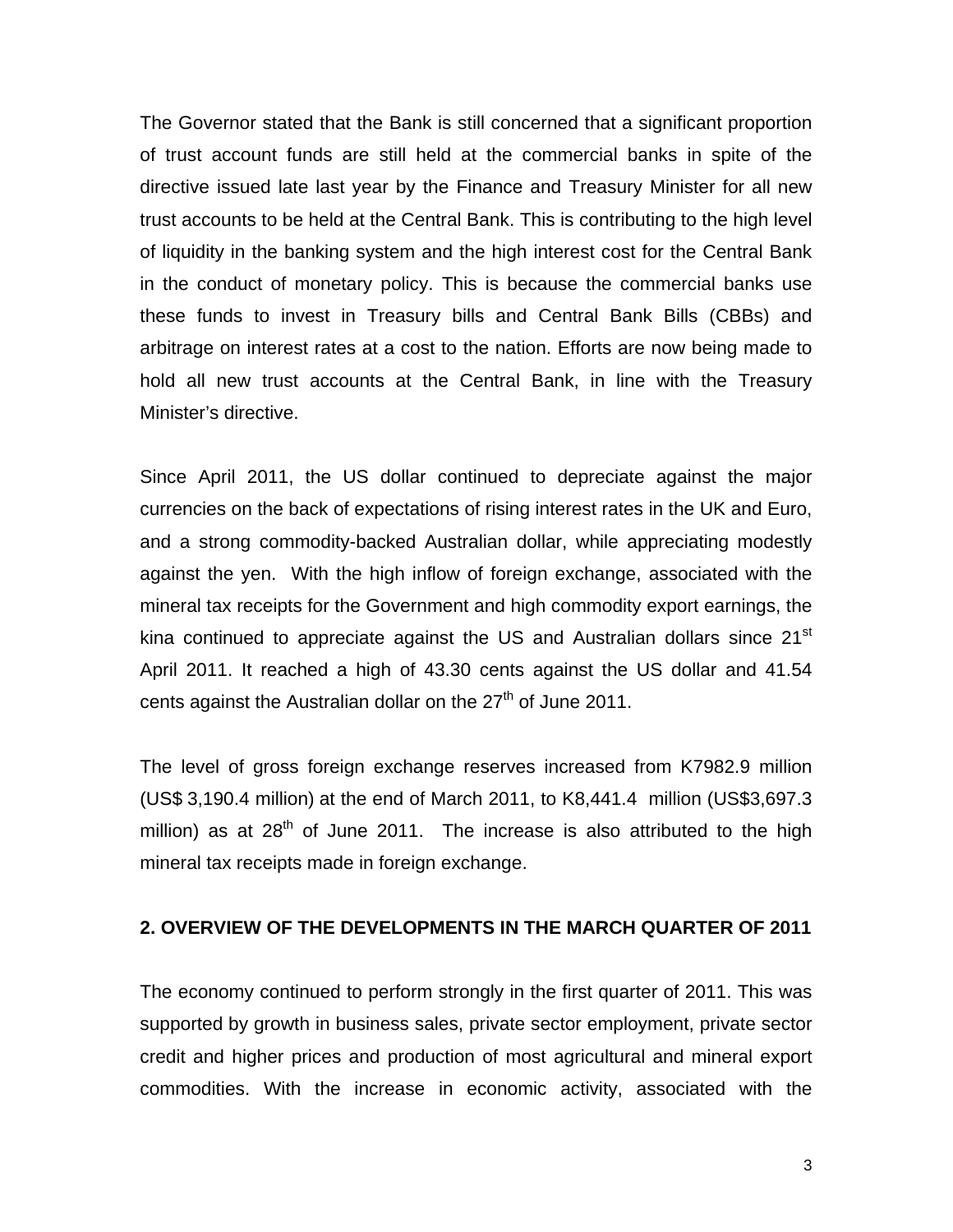construction phase of the Liquefied Natural Gas (LNG) project, a general pick-up in activity in the private sector, and increased Government spending, aggregate domestic demand rose. Combined with high international food and fuel prices, this led to an increase in inflation. The annual headline inflation increased by 9.0 percent in the March quarter of 2011, compared to 7.2 percent in the December quarter of 2010. The kina continued to appreciate against the US dollar, while depreciating against other major currencies, particularly the Australian dollar, resulting in a marginal decline in the Trade Weighted Exchange Rate Index (TWI). Before the inflation outcomes for the first quarter of 2011 became available, the Bank of Papua New Guinea (the Bank) maintained a cautious approach to its Monetary Policy stance by keeping the KFR at 7.0 percent throughout the March quarter.

Data from the Bank's Business Liaison Survey (BLS) show that the total nominal value of sales in the private sector increased by 8.3 percent in the December quarter of 2010, compared to an increase of 8.8 percent in the September quarter. Excluding the mineral sector, sales increased by 1.1 percent in the December quarter, following an increase of 5.0 percent in the previous quarter. Sales increased in all the sectors, except the agriculture/forestry/fisheries and manufacturing sectors. By region, all regions recorded increases, except the National Capital District (NCD). In 2010, the total value of sales increased by 18.4 percent, compared to the previous year.

The Bank's Employment Index shows that the level of employment in the formal private sector increased by 4.9 percent in the March quarter of 2011, after increasing by 2.1 percent in the December quarter of 2010. Excluding the mineral sector, the level of employment picked up by 5.1 percent in the same quarter, following an increase of 2.0 percent in the previous quarter. By sector, employment increased in the transportation, agriculture, forestry and fisheries, mineral, retail, manufacturing and financial/business and other services sectors, while it fell in the building and construction and wholesale sectors. By region, the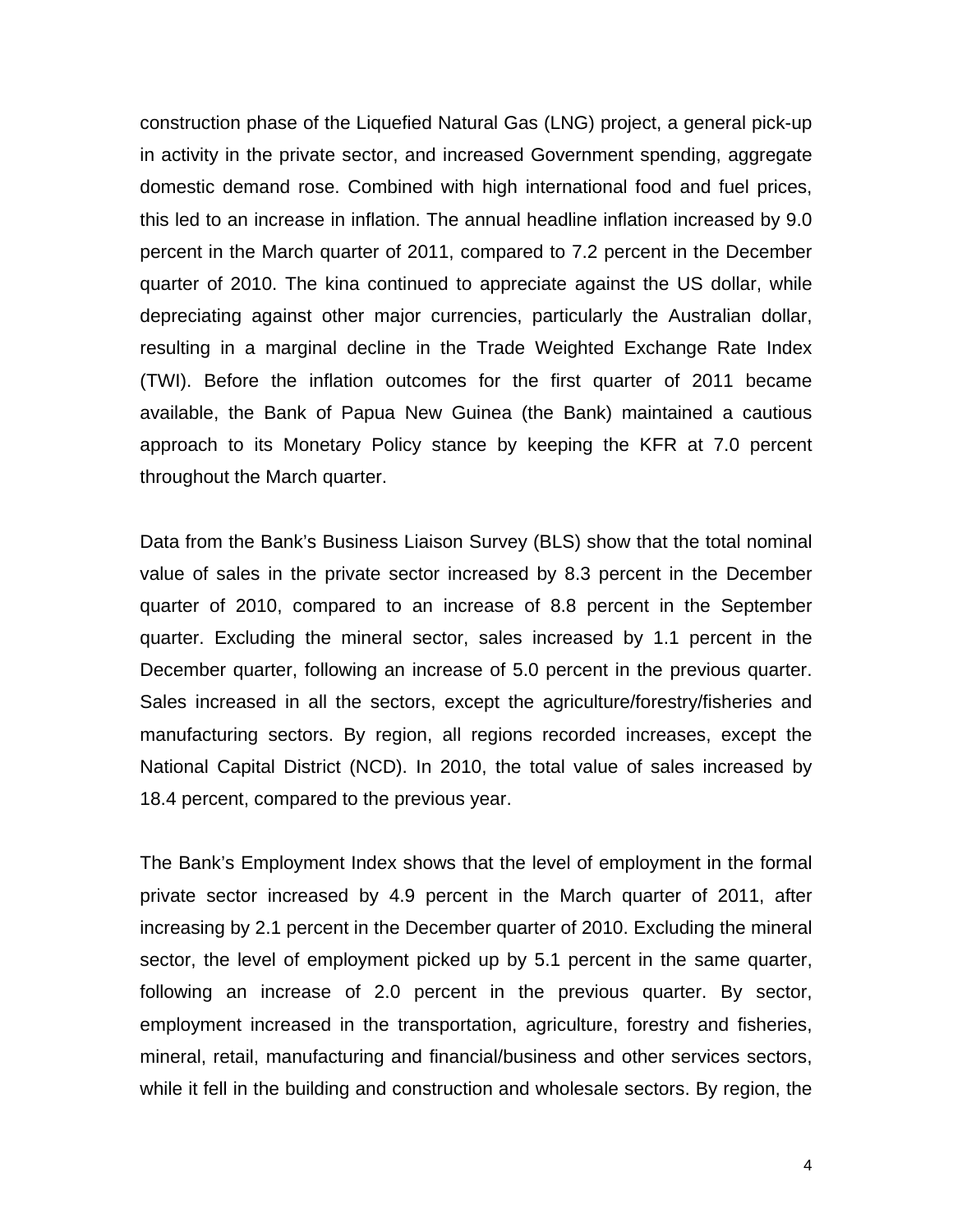level of employment picked up in all the regions, except Momase. Over the year to March 2011, the total level of employment increased by 8.1 percent, compared to the corresponding period in 2010, while excluding the mineral sector, the level of employment rose by 7.7 percent over the year to March 2011.

Quarterly headline inflation, as measured by the CPI, was 3.1 percent in the March quarter of 2011, compared to 2.7 percent in the December quarter of 2010. The increase was broad-based across all expenditure groups, with the largest increase coming from 'Drinks, tobacco and betelnut' expenditure group. Annual headline inflation was 9.0 percent in the March quarter, higher than the 7.2 percent in the December quarter of 2010. The annual underlying inflation as indicated by the exclusion-based and trimmed-mean measures were 6.6 percent and 6.8 percent, respectively, in the March quarter of 2011. The increase in annual inflation was attributed to the pass-through of higher international prices of food and fuel, as well as higher prices of betelnut, fruits and vegetables and clothing and footwear. All the surveyed centres recorded price increases in the March quarter and over the year to March 2011.

In the March quarter of 2011, the daily average kina exchange rate appreciated against the US dollar, pound sterling and euro, while it depreciated against the Australian dollar and Japanese yen. It appreciated against the US dollar by 2.9 percent to 0.3895, pound sterling by 5.0 percent to 0.2419, and euro by 11.2 percent to 0.2753. It depreciated against the Australian dollar by 6.9 percent to 0.3770 and Japanese yen by 5.6 percent to 32.2400. These movements resulted in the daily average TWI depreciating marginally by 0.1 percent in the March quarter of 2011 to 30.92, from 30.95 in the December quarter of 2010.

Higher international prices of mineral products and most agricultural exports resulted in a 23.5 percent increase in the weighted average kina price of exports in the March quarter of 2011, compared to the corresponding quarter of 2010. There was a 21.5 percent increase in the weighted average kina price of mineral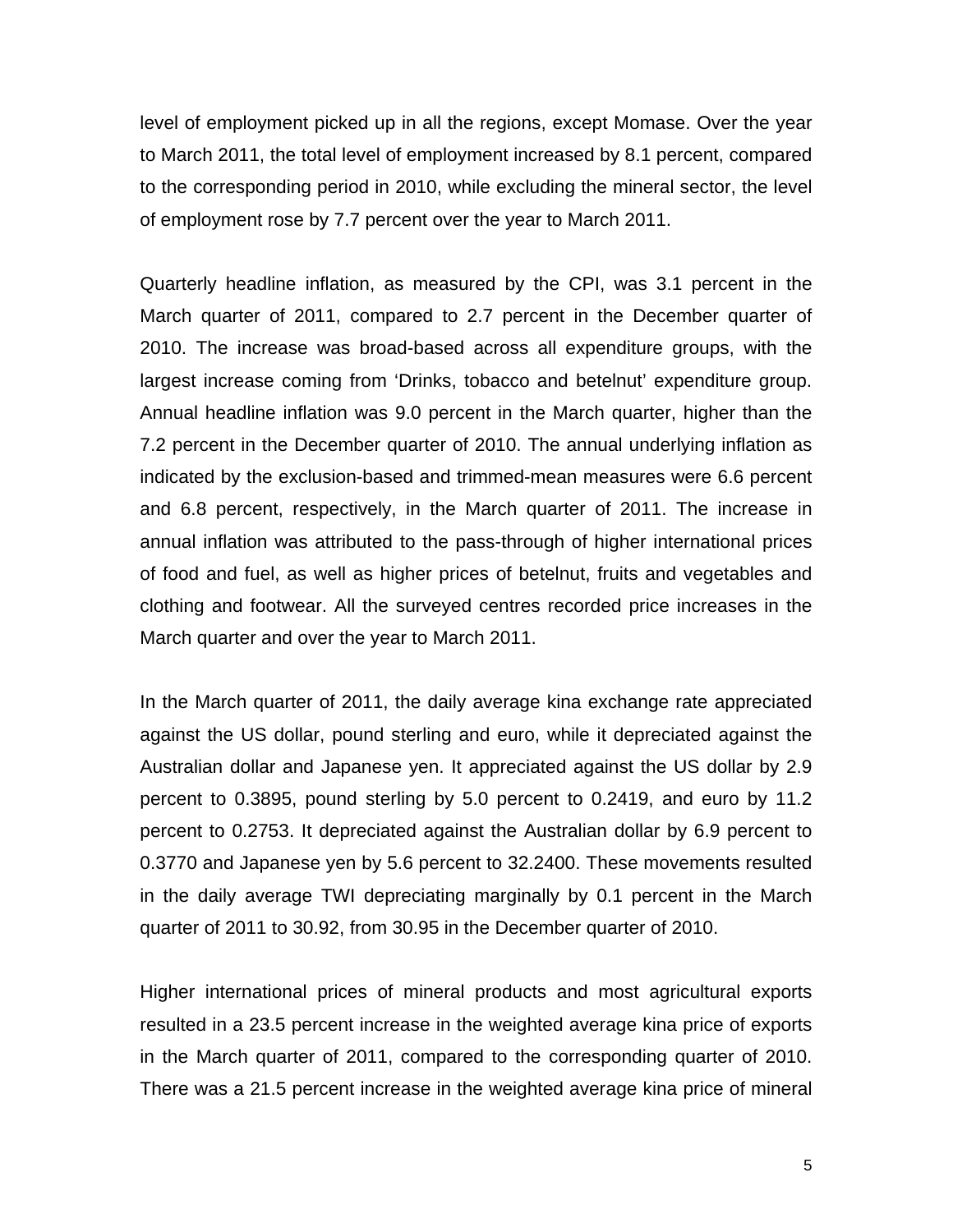exports, with higher prices of all mineral exports. The weighted average kina price of agricultural, logs and marine product exports increased by 31.1 percent and was attributed to higher kina prices of cocoa, coffee, copra, copra oil, palm oil, rubber and marine products.

There was an overall deficit in the balance of payments of K187 million for the three months to March 2011, compared to a deficit of K299 million in the corresponding period of 2010. This outcome was due to a deficit in the capital and financial accounts, which more than offset a surplus in the current account.

The current account recorded a surplus of K356 million in the March quarter of 2011, compared to a deficit of K877 million in the corresponding quarter of 2010. The outcome was attributed to higher trade surplus and net transfer receipts, combined with lower net service and income payments.

The capital account recorded a surplus of K26 million in the March quarter of 2011, compared to a surplus of K24 million in the same quarter in 2010, reflecting higher transfers by donor agencies through direct project financing.

The financial account recorded a deficit of K590 million in the March quarter of 2011, compared to a surplus of K606 million in the corresponding quarter of 2010. This was due to net outflows from foreign direct investments, associated with the purchase of shares by a resident mineral company and investments in financial derivatives, combined with net loan repayments by the Government. This more than offset a net inflow from portfolio investments, reflecting the sale of short term money market instruments and from other investments. The net inflow in other investments reflected a drawdown in the net foreign assets of the commercial banks and foreign currency account balances of resident mineral companies.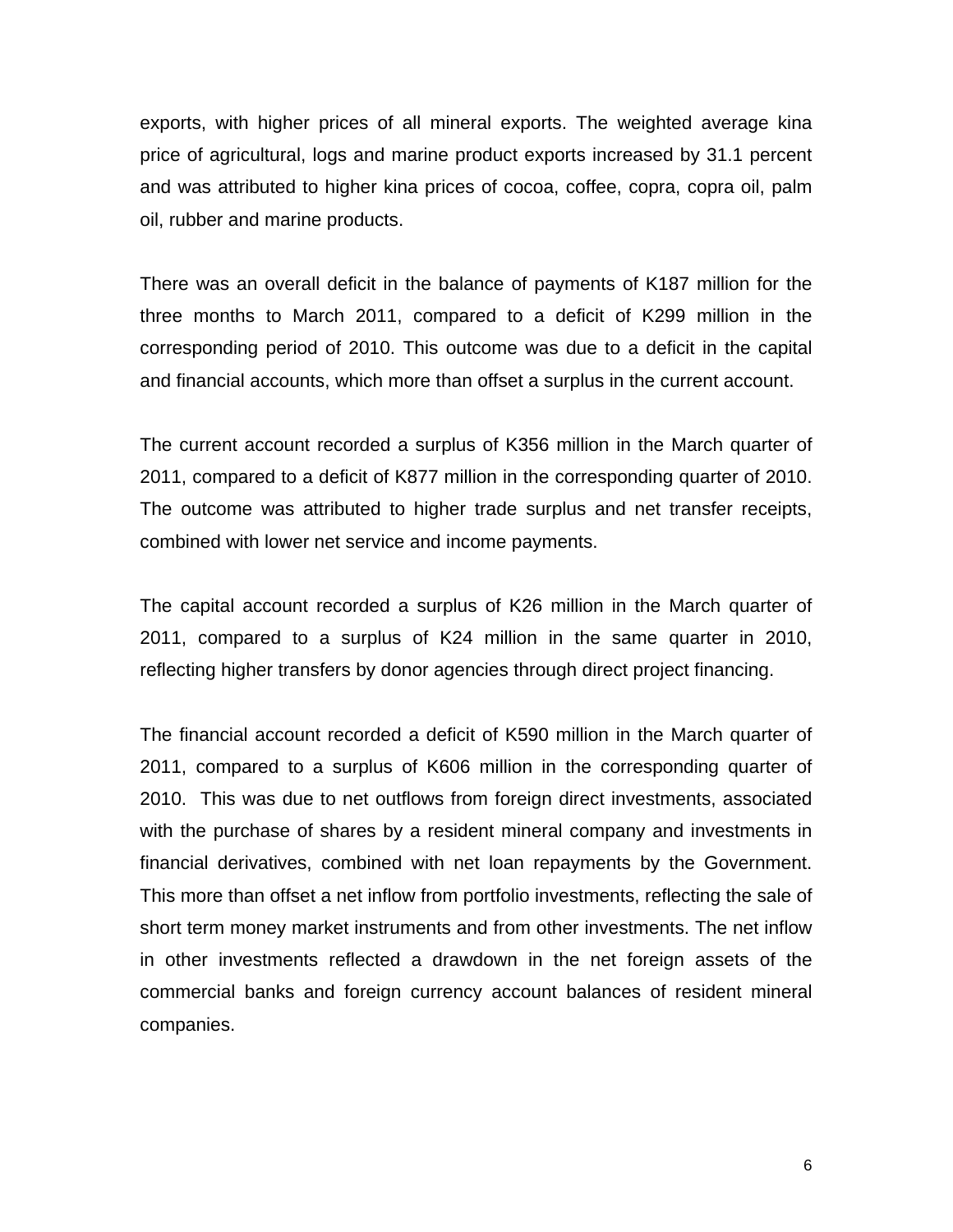The level of gross foreign exchange reserves at the end of March 2011 was K7,982.9 (US\$3,190.4) million, compared to K6,803.3 (US\$2,372.0) million, at the end of March 2010, sufficient for 9.9 months of total and 12.4 months of nonmineral import covers.

The Bank continued to maintain a cautious approach to its monetary policy stance by keeping the monthly KFR at 7.00 percent throughout the March quarter of 2011. This is in view of inflationary pressures arising from high aggregate domestic demand, induced by the construction of the LNG project and high Government spending. The dealing margin for the Repurchase Agreements (Repos) was maintained at 100 basis points on both sides of the KFR during the quarter. Interest rates for short-term securities increased across all maturities between the end of December 2010 and end of March 2011.

The Bank continued to utilise its Open Market Operation (OMO) instruments in the conduct of monetary policy over the March quarter of 2011. Given the high liquidity level in the banking system, the Bank made a net issuance of CBBs totalling K157.2 million, to diffuse liquidity during the period. The Government made a net issuance of K183.5 million in Treasury bills while Inscribed stock auctions were conducted according to the issuance schedule. Trading in the inter-bank market was active during the period, reflecting the uneven distribution of liquidity held amongst the commercial banks. The Cash Reserve Requirement (CRR) of the commercial banks was maintained at 4.0 percent over the March quarter.

The average level of broad money supply (M3\*) increased by 2.1 percent in the March quarter of 2011, compared to a decline of 0.2 percent in the December quarter of 2010. This outcome was due to an increase of 3.0 percent in average net private sector credit and 0.9 percent in average net foreign assets of depository corporations. Average net domestic claims outstanding, excluding net claims on the Central Government, increased by 2.9 percent in the March quarter

7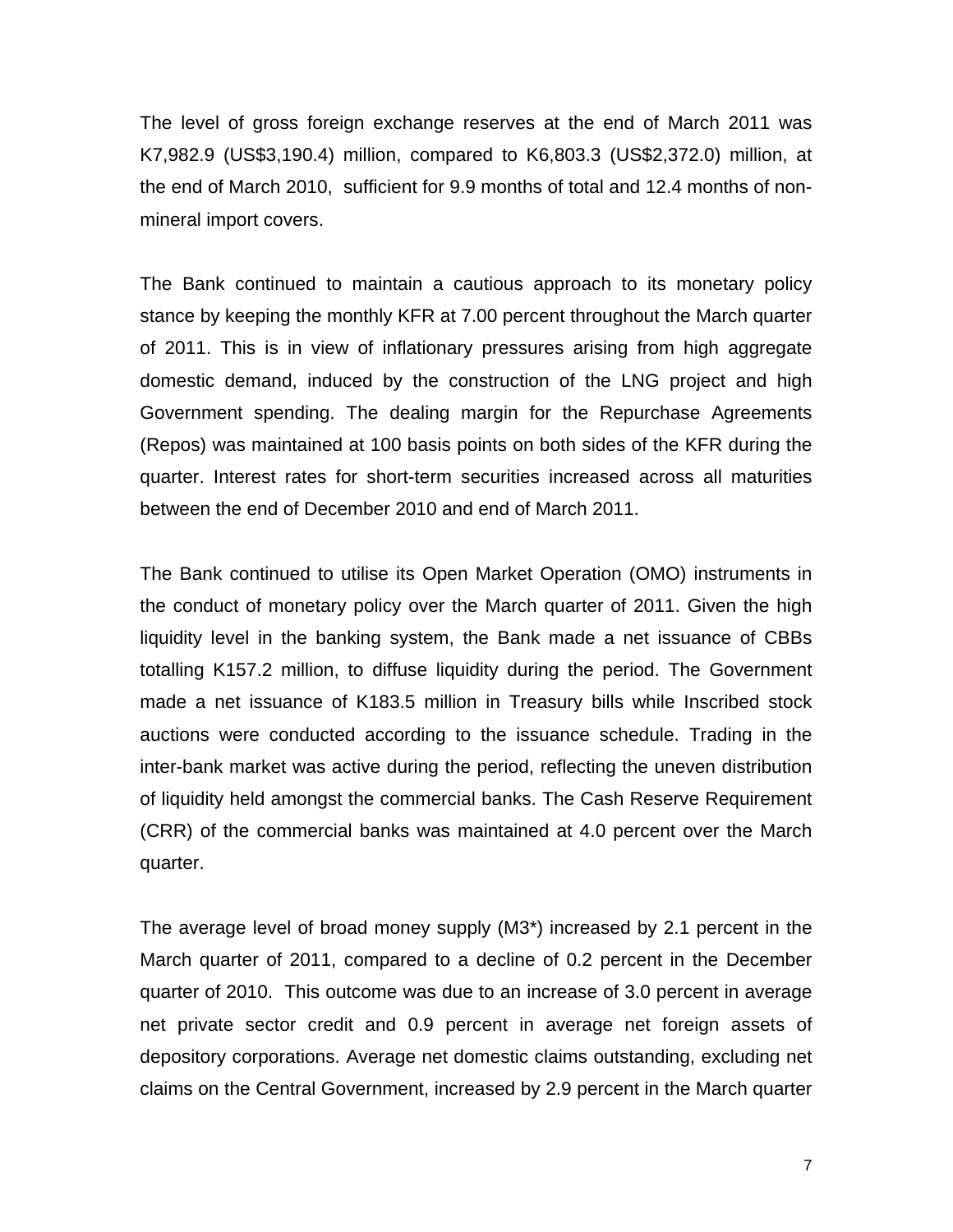of 2011, compared to an increase of the same rate in the December quarter of 2010.

The net foreign asset of financial corporations declined by 1.3 percent in the March quarter of 2011, compared to an increase of 7.2 percent in the December quarter of 2010. This resulted from a decline in net foreign assets of the Central Bank due to the appreciation of the Kina against most major currencies. Net claims on Central Government increased by 32.8 percent in the March quarter of 2011, compared to a decline of 29.8 percent in the December quarter of 2010. This was influenced by a decline in Government deposits at the Central Bank and advances under the Temporary Advance Facility (TAF).

In the March quarter of 2011, total domestic credit extended by financial corporations to the private sector, public non-financial corporations, Provincial and Local Governments, and other financial corporations, increased by K194.9 million to K8,668.1 million, compared to an increase of K473.0 million in the December quarter of 2010. This comprised an increase of K189.7 million in private sector credit and an increase of K5.2 million to public non-financial corporations. Credit to the private sector comprised lending to the transport and communication, building and construction, mining and quarrying and other business services sectors, in particular real estate and renting, hotels and restaurants as well as advances to the household sector for personal loans. The increase in lending also reflected businesses expanding their capacities to cater for increased demand. The annualised growth in domestic credit, excluding Central Government was 16.5 percent in March 2011.

Preliminary estimates of the fiscal operations of the National Government over the three months to March 2011 show an overall deficit of K77.0 million, compared to a deficit of K193.5 million in the corresponding period of 2010. This represents 0.3 percent of nominal GDP.

8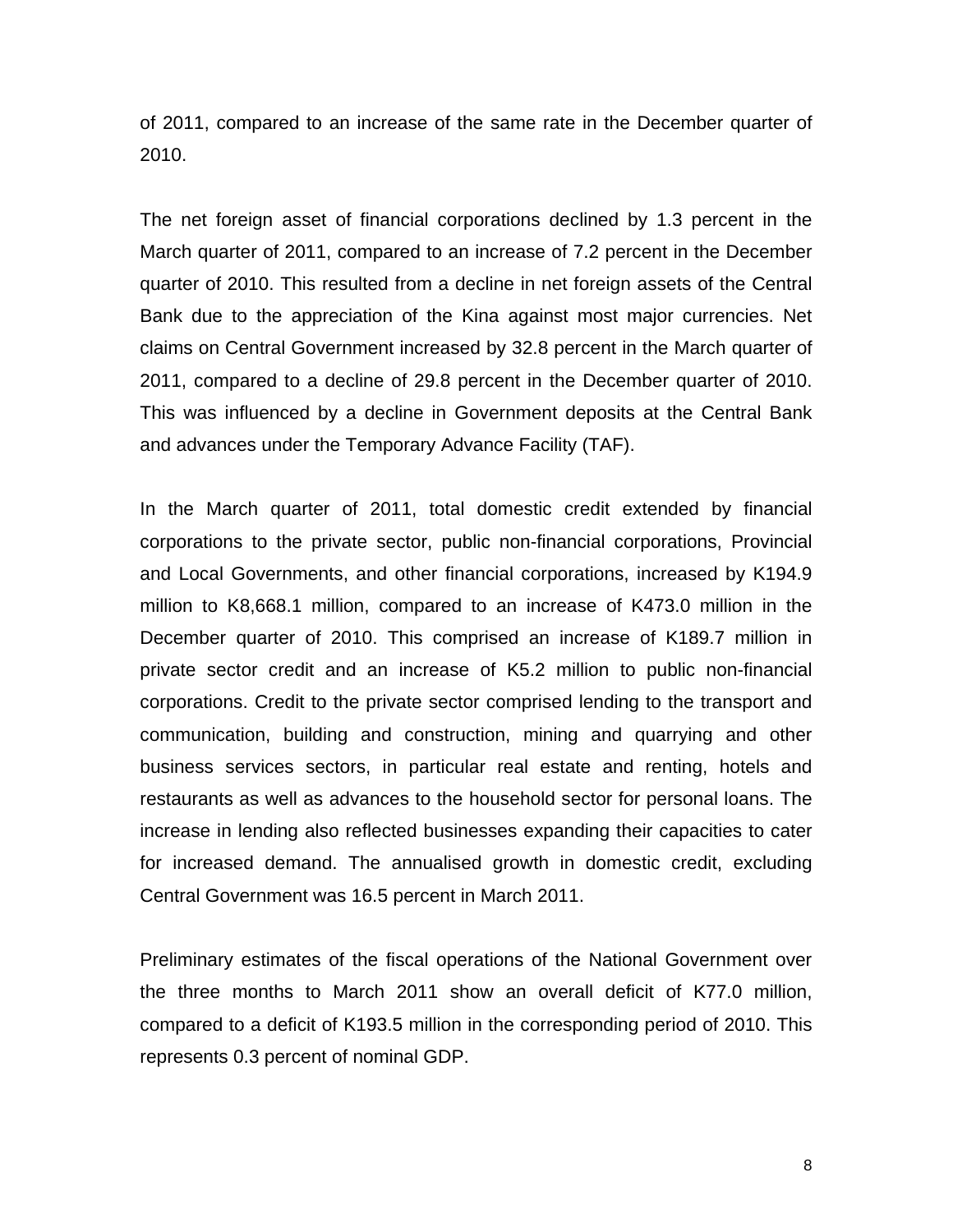Total revenue, including foreign grants, during the March quarter of 2011 was K1,652.2 million, 50.1 percent higher than the receipts collected in the corresponding period of 2010. This represents 17.7 percent of the 2011 budgeted revenue. The increase in revenue mainly reflected higher tax revenue and receipt of foreign grants, which more than offset lower non-tax receipts. Total expenditure for the first three months to March 2011 was K1,729.2 million, 33.6 percent higher than in the corresponding period of 2010 and represents 18.5 percent of the budget appropriation for 2011. This outcome reflected increases in both recurrent and development expenditures.

As a result of these developments in revenue and expenditure, the Government recorded an overall budget deficit of K77.0 million. The deficit of K77.0 million and net external repayment of K66.4 million was financed mainly from the domestic sources. The net external loan repayments comprised of K27.1 million to concessionary, K0.4 million to commercial and K38.9 million to extraordinary financing sources. The net financing by domestic sources comprised of net drawdown totalling K561.4 million of Government deposits, mainly trust account funds at the Central Bank. This more than offset K299.4 million in net deposits at ODCs, K10.9 million in payment of Inscribed stock maturity and K107.6 million in cheques presented for payment.

Total public (Government) debt outstanding at the end of March quarter of 2011 was K6,469.6 million, K28.7 million lower than in the December quarter of 2010. The decrease was due to lower domestic and external debts. The decrease in external debt reflected loan repayments, combined with the appreciation of the kina against most of the major currencies, while the decline in domestic debt resulted from net retirement of Government securities, mainly Inscribed stocks. The balance of Government trust accounts held at the Central Bank increased by a net of K214.2 million to K427.0 million between the end of December 2010 and March 2011. This reflected the new trust accounts established for the 2010 Supplementary Budget.